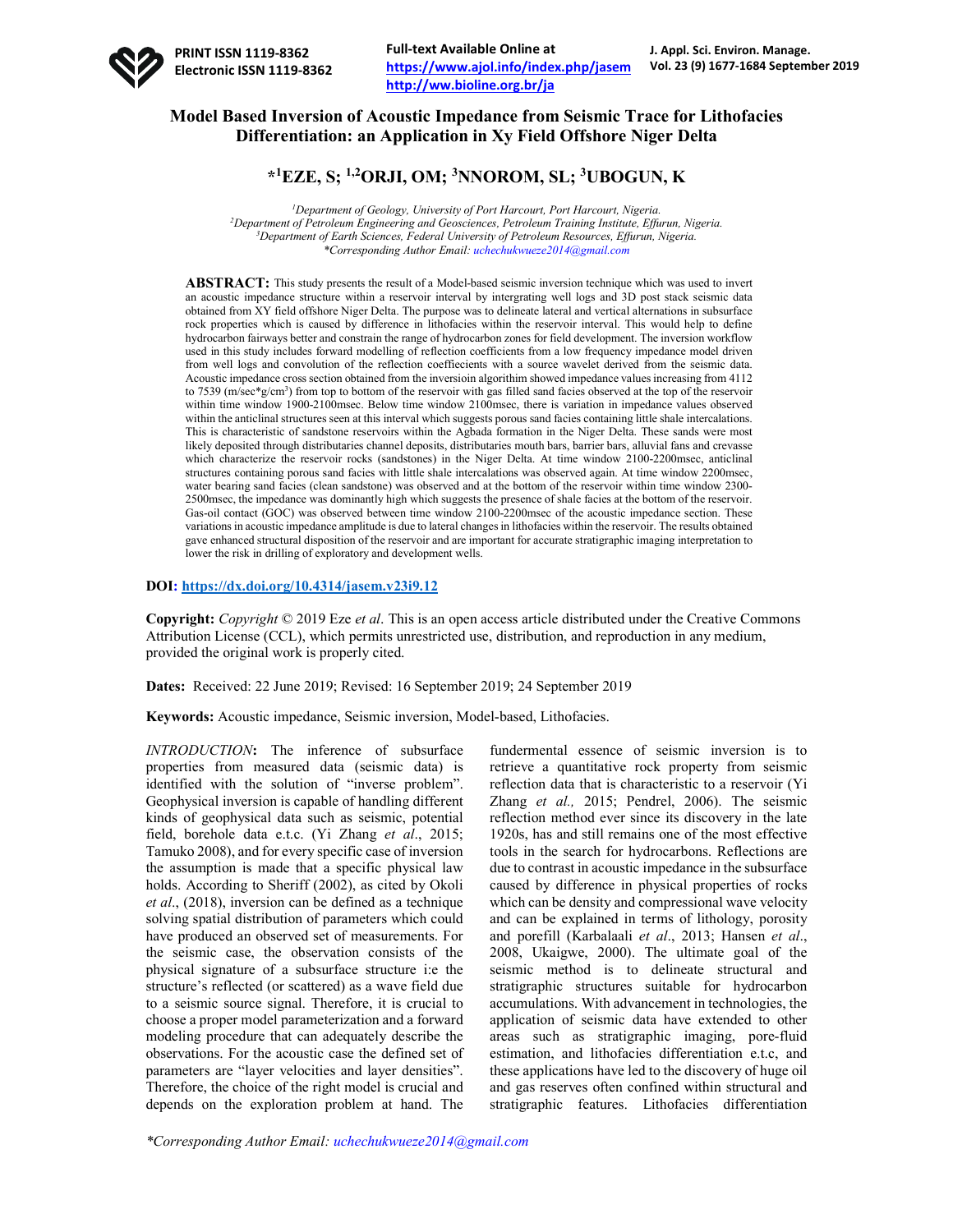within a hydrocarbon reservoir unit is the lateral and vertical distribution of rock facies within the reservoir. This technique is aimed at improving reservoir characterization to optimize hydrocarbon production (Ofuyah *et al.,* 2015).

In analyzing seismic facies (lithofacies), effort is made to retrieve rock properties from seismic data using the inversion technique so as to obtain meaningful results for reservoir characterization (Ahmed and John 2016; Parvaneh 2015). Unlike seismic reflection dataset (which is an interface property) acoustic impedance is a rock property and is the product of rock density and p-wave velocity. Acoustic impedance inversion involves conversion of seismic traces to a reflection coefficient time series, and then into an acoustic impedance trace (Parvaneh 2015; Jason *et al*., 2008; Lavergne and William, 1977; Lindseth, 1979). These impedance traces will help augment the accuracy of interpretation and correlation with properties measured in well logs. The ability to estimate acoustic impedance from seismic data increases the interpreters ability to discriminate between different lithofacies and fluid types (Ogagarue 2016; Jason *et al.,* 2008; Duffaut *et al*., 2000), resulting in a detailed stratigraphic/reservoir imaging for improved hydrocarbon recovery. In this sense, impedance inversion can be considered a sophisticated method of integrating well logs and seismic data for lithofacies differentiation and reservoir characterization (Ogagarue and Alaminiokuma 2016; Ahmed and John 2016; Nadin and Kusznir 1995). The model based inversion technique converts seismic data to a pseudoacoustic impedance log at every trace. Acoustic impedance dataset is utilized in producing more and detailed structural and stratigraphic interpretations than can be obtained from seismic (or seismic attribute) interpretation. This is an improvement over conventional seismic interpretation which relies on the seismic data alone to map geological structures suitable for hydrocarbon accumulation (Ogagarue and Alaminiokuma 2016; Parvaneh 2015; Jason *et al.,* 2008). In many geological environments, acoustic impedance has a strong relationship to petrophysical properties such as porosity, lithology, and fluid saturation. This present study is aimed at applying a model-based inversion algorithm to invert acoustic impedance dataset from seismic data and interprete results for lithofacies discrimination.

The model-based acoustic impedance inversion is actualized based on the generalized linear inversion (GLI) reported by Cooke and Schneider (1983), as cited by Ogagarue and Alaminiokuma (2016); Parvaneh (2015); and Jason *et al*., (2008). The generalized linear inversion employs the Taylor series expansion;

$$
S(M) = S(Mi) + \frac{\partial S(Mi)}{\partial M} \Delta M + \cdots
$$

Where;  $Mi = initial model$ ;  $M = real model$ ;  $\Delta M =$ change in model parameters;  $S(M)$  = observed seismic trace,  $S(Mi)$  = synthetic seismic from initial model

The strength of the model-based inversion algorithm is its ability to reduce the difference  $( \Delta S)$  between the observed seismic trace S(M) and the synthetic seismic S(Mi) obtained from the initial model (Ogagarue and Alaminiokuma 2016; Jason *et al.,* 2008). The initial model incorporates low frequency information from local wells (Jason *et al*., 2008). The objective function is reduced by repetitive modification of the model which gives a reasonable solution if the initial guess model is within the region of global convergence of the objective function (Jason *et al.,* 2008; Hampson and Russell, 1999). The Hampson-Russell strata theory is a highly evolved method that minimizes the following objective function:

$$
e = (T - wDL) \t\t 2
$$

Where **e** is the residual difference (in vector notation) between the seismic trace **T** and the trace resulting from the model data **wDL**, where **w** is the convolutional wavelet matrix for an *n* sample wavelet and L is a vector consisting of the logarithm of impedance for *m* model samples and given as

$$
L(i) = \log Z(i) \tag{3}
$$

where  $Z(i)$  is the impedance model and **D** is an  $m-1$  by *m* derivative matrix where m is the number of layers to be solved for and *m*-1 is the number of reflection coefficients (Ogagarue and Alaminiokuma 2016; Jason *et al*., 2008). The addition of the square of the errors is given by:

$$
e^T e = (T - wDL)^T (T - wDL) \tag{4}
$$

Using linear inverse theory (Jason *et al*., 2008; Aster *et al.*, 2005), minimizing  $e^{\text{T}}e$  leads to the "normal" equation" (with a stabilization factor, a) inserted we have:

$$
((D^T w^T W D) + aI)L = D^T w^T T
$$
 5

However, rather than solving Equation (5) directly for **L**, a solution estimate is found by repetitive refinement of a guess at the correct model until **eTe** is minimized (Jason *et al*., 2008). An initial guess model is seeded in Equation (5) for **L** which includes the low frequency trend from regional wells (Ahmed and John 2016; Jason *et al*., 2008).

Conjugant gradient repetition of **L** then minimizes the error  $e^{\mathsf{T}}e$ . However, since the solution to Equation (5) is non-unique (an infinite number of models can minimize  $e^{\mathrm{T}}e$ ), constraints are introduced that restricts the possible solutions (Jason *et al.,* 2008; Hampson and Russell, 1999). These constraints are imposed on the upper and lower bounds for the impedance estimates (Yi Zhang *et al*., 2015; Jason *et al*., 2008). The algorithim enables the user to define the bounds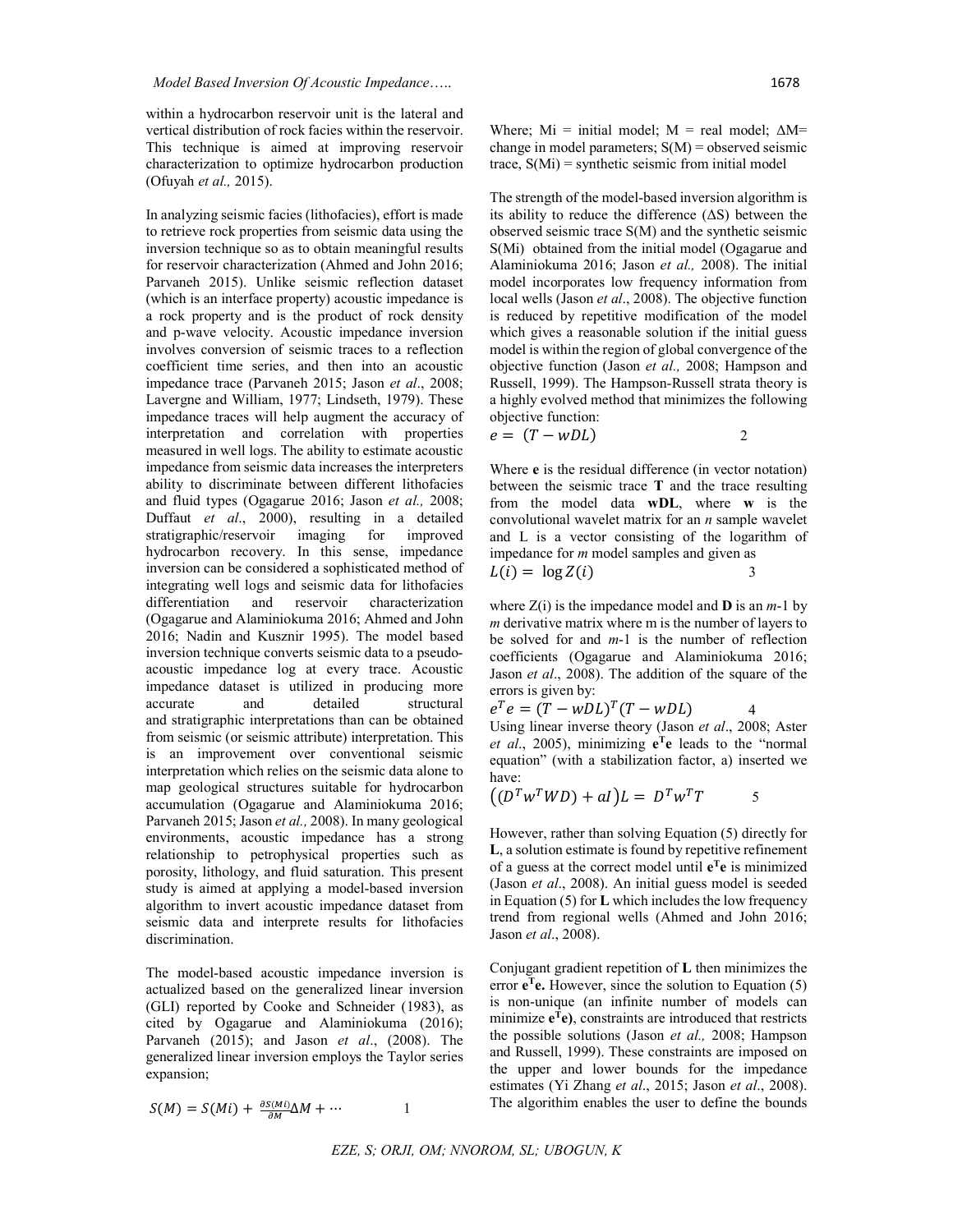as a percentage of the average impedance of the initial guess model and low frequency trend introduced in the initial guess model, is carried through to the final solution since low frequency data is generally not recorded in the seismic data. Also, high frequencies above the seismic bandwidth are carried through if they are not filtered away from the model prior to the inversion (Jason *et al*., 2008).

From the above precedings, a good model based inversion algorithm will produce high-quality acoustic impedance volumes from post-stack seismic data. The model was based solely on the calculated impedance at log resolution from a control well which was then extrapolated throughout the survey domian. The lowfrequency impedance data missing from the seismic data is derived from well logs (Ogagarue and Alaminiokuma 2016; Ahmed *et al.,* 2016). To further adapt the model algorithm to fit the behaviour of real rocks in the subsurface, the inversion was constrained to allow a weighting factor between reducing the sparsity of the solution and reducing the disparity of the residual traces.

*Geologic Setting:* The field under study is XY field located in a transitional environment around Port Harcourt offshore of the Niger Delta. The Niger Delta is situated in the Gulf of Guinea in the West coast of Africa (Michele *et al.,* 1999; Akpoyovbike 1978). The Niger Delta basin is a prolific hydrocarbon province that evolved in early tertiary times where rapid deposition and subsidence have occurred over time (Doust and Omatsola, 1990).



**Fig 1(a**): Index Map of Nigeria and Cameroon. Map of the Niger Delta showing province outline (Maximum petroleum system); bounding structural features, minimum petroleum system as defined by oil and gas field center points; 200, 2000, 3000, and 4000m bathymetric contours; and 2 to 4km sediment thickness (After Petro consultant, 1996a); Figure 1(b): Base map of study area showing the seismic survey grid and well locations (TMB-01 plan to TMB-06 plan in black circle). TMB-01 plan is the reference well.

This paper focuses on acoustic impedance inversion and interpretation of results for lithofacies

differentiation within a reservoir interval. The study area is XY field located within the Niger Delta.

Collectively, the delta is known to have prograded over the subsidizing continental-oceanic lithospheric transition zone, and during the Oligocene spread into oceanic crust of the Gulf of Guinea (Orife and Avbovbo 1982; Short and Stauble 1967). Thickness of sediments in the region averages at 12 km covering a total area of about 140,000 km2 (Akpabio *et al*., 2014; Agbasi 2013; Alao *et al*., 2013). The early Niger Delta is interpreted as being a river-dominated delta, however the post-Oligocene delta is a typical wavedominated delta with well-developed shoreface sands, beach ridges, tidal channels, mangrove and freshwater swamps (Orife and Avbovbo 1982; Akpoyovbike 1978; Tamuko 2008).

It is one of the world's largest deltas and shows an overall upward transition from marine shales (Akata Formation) through a sand-shale paralic interval (Agbada Formation) to continental sands of the Benin Formation (Michele *et al.,* 1999; Akpoyovbike 1978). Depending on relative sea level changes, local subsidence and sediment supply, the delta experiences episodes of regressions and transgressions (Nadin and Kusznir 1995; as cited by Tamuko 2008). The stratigraphic arrangement of the Niger Delta comprises of three wide lithostratigraphic units namely; a continental shallow massive sand sequence – the Benin Formation, a coastal marine sequence of alternating sands and shales – the Agbada Formation and a basal marine shale unit-the Akata Formation (Alao *et al*., 2013; Akpabio *et al.,* 2014; Agbasi 2013). The Akata Formation consists of clays and shales with minor sand alternations (Alao *et al.,* 2013). The sediments were deposited in prodelta environments, with sand percentage collectively less than 30% (Akpabio *et al*., 2014; Alao *et al*., 2013; Agbasi 2013). The Agbada Formation consists of alternating sand and shales representing sediments of the transitional environment comprising the lower delta plain (mangrove swamps, floodplain and marsh) and the coastal barrier and fluvio marine realms (Akpabio *et al.,* 2014; Alao *et al.,* 2013; Agbasi 2013). The sand percentage within the Agbada Formation varies from 30 to 70%, which results from the large number of depositional off lap cycles. A complete cycle generally consists of thin fossiliferous transgressive marine sand, followed by an offlap sequence which commences with marine shale and continues with laminated fluvio marine sediments followed by barriers and/or fluviatile sediments ended by another transgression cycle (Alao *et al.,* 2013; Ejedawe 1981; Weber and Daukoru 1975). The Benin Formation consists of high sand percentage (70–100%) and forms the top layer of the Niger Delta depositional sequence (Alao *et al*., 2013). The massive sands were deposited in continental environment comprising the fluvial realms (braided and meandering systems) of the upper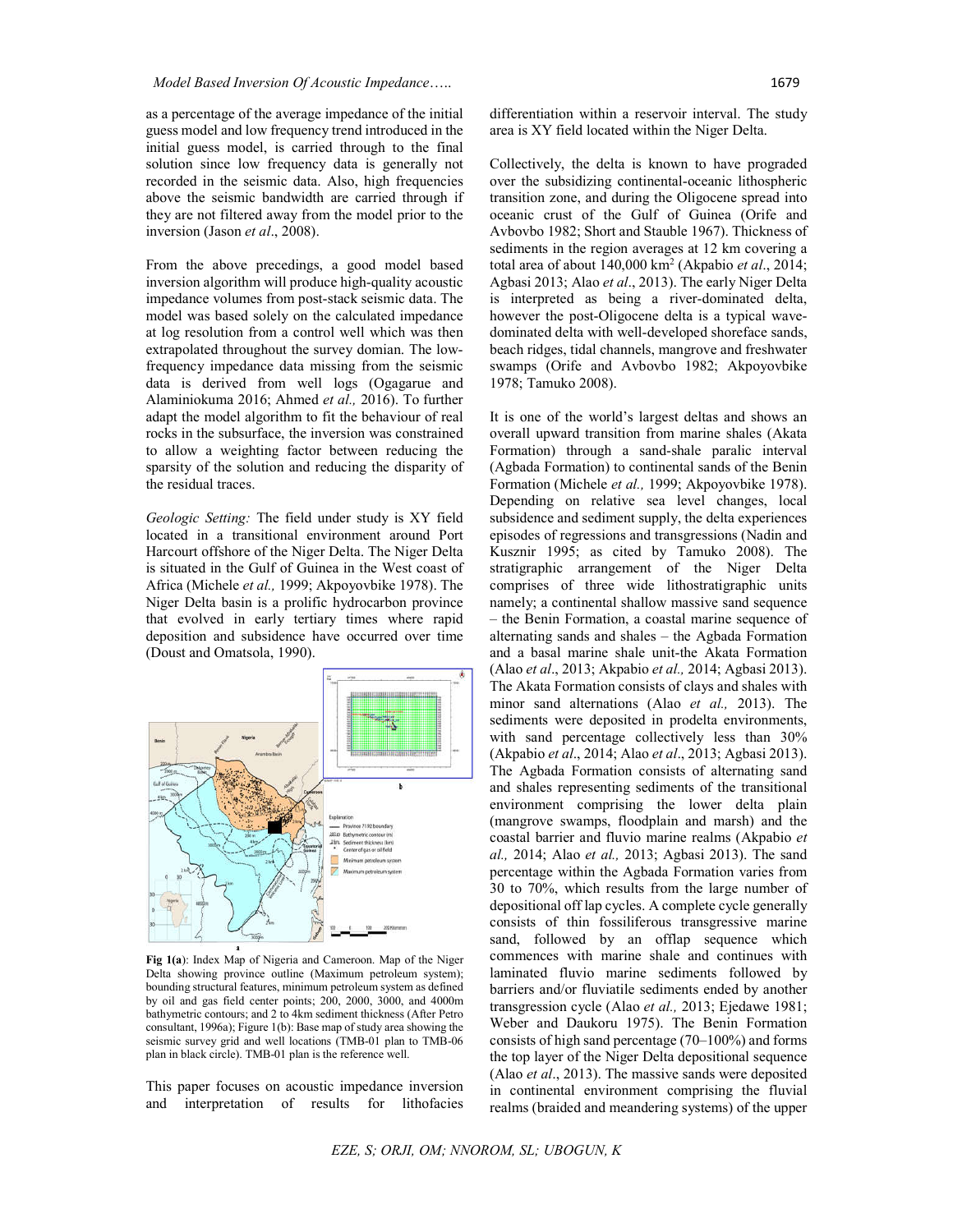delta plain (Akpabio *et al.,* 2014; Alao *et al.,* 2013; Agbasi 2013). Petroleum occurs within the Agbada Formation of the Niger Delta basin however, several directional trends form an "oil-rich belt" having the largest field and lowest gas:oil ratio (Tamuko 2008; Michele *et al.,* 1999; Akpoyovbike 1978; Ejedawe, 1981; Evamy *et al.,* 1978; Doust and Omatsola, 1990). Hydrocarbon occurrence was originally ascribed to timing of trap formation relative to petroleum migration (earlier landward structures trapped earlier migrating oil) (Tamuko 2008; Michele *et al.,* 1999).

#### **MATERIALS AND METHODS**

*Materials:* In this study, a suite of data which contains GR, density log, sonic log acquired in a well (control well) in XY field and post stack seismic volume passing through the well location was provided. The field contains six wells coded as TMB-01 to TMB-06 on the base map with TMB-01 (well W-01) acting as the refrence well. The well data in W-01 covers a depth range of about 1850m to 2350m. The seismic data contains 104 crosslines and reflections were observed from time window 2.0 sec to 2.6 sec.

*Checkshot correction and Well-to-seismic correlation:* The initial step in the inversion procedure was checkshot correction of the p-wave sonic log to match the two-way-time of seismic data. After this, the well data was tied to the seismic data to procure a correction for the p-wave sonic velocity at the well location. The post stack seismic volume (in SEG-Y format) was loaded through the STRATA sub-program in HRS and well-01 (control well) was placed along cross line 37 on the post stack seismic volume.



**Fig 2**: Well Log data showing Bulk density log (Track 1); P-wave sonic (Track 2); S-wave sonic (Track 3) and Seismic data

A Statistical wavelet of length 75ms and about 65Hz frequiency was extracted from the seismic data and convolved with density and sonic logs from well-01 to produce the synthetic seismogram. In an effort to improve the match between the synthetic and composite trace at the well location, the two traces were cross correlated twice (first and second correlation). A total of four reflections labelled as R1, R2, R3 and R4 were picked across the synthetic, composite and real seismic trace at points of sharpest crest amplitude. The synthetic seismogram was correlated to the composite trace (average seismic traces around the well location). The correlation process was carried out by selecting events on the synthetic trace and the corresponding event on the composite trace. The first correlation was done across the traces by clicking on the stretch option on HRS interface on the eLOG program; the maximum coefficient of correlation obtained was 0.5029 ( $\approx$ 50%). The second correlation yielded an improved correlation coefficient of about 0.6047 ( $\approx$  61%) across the synthetic, and composite seismic traces within the time window 2340msec. Figure 7 shows the retain cross correlation curve for the first and second correlation and the correlation display for the three traces while figure 8 shows the final well-to-seismic correlation display.



well runs from two-way-time 1900msec to 2340msec on the seismic section.



Data

*EZE, S; ORJI, OM; NNOROM, SL; UBOGUN, K*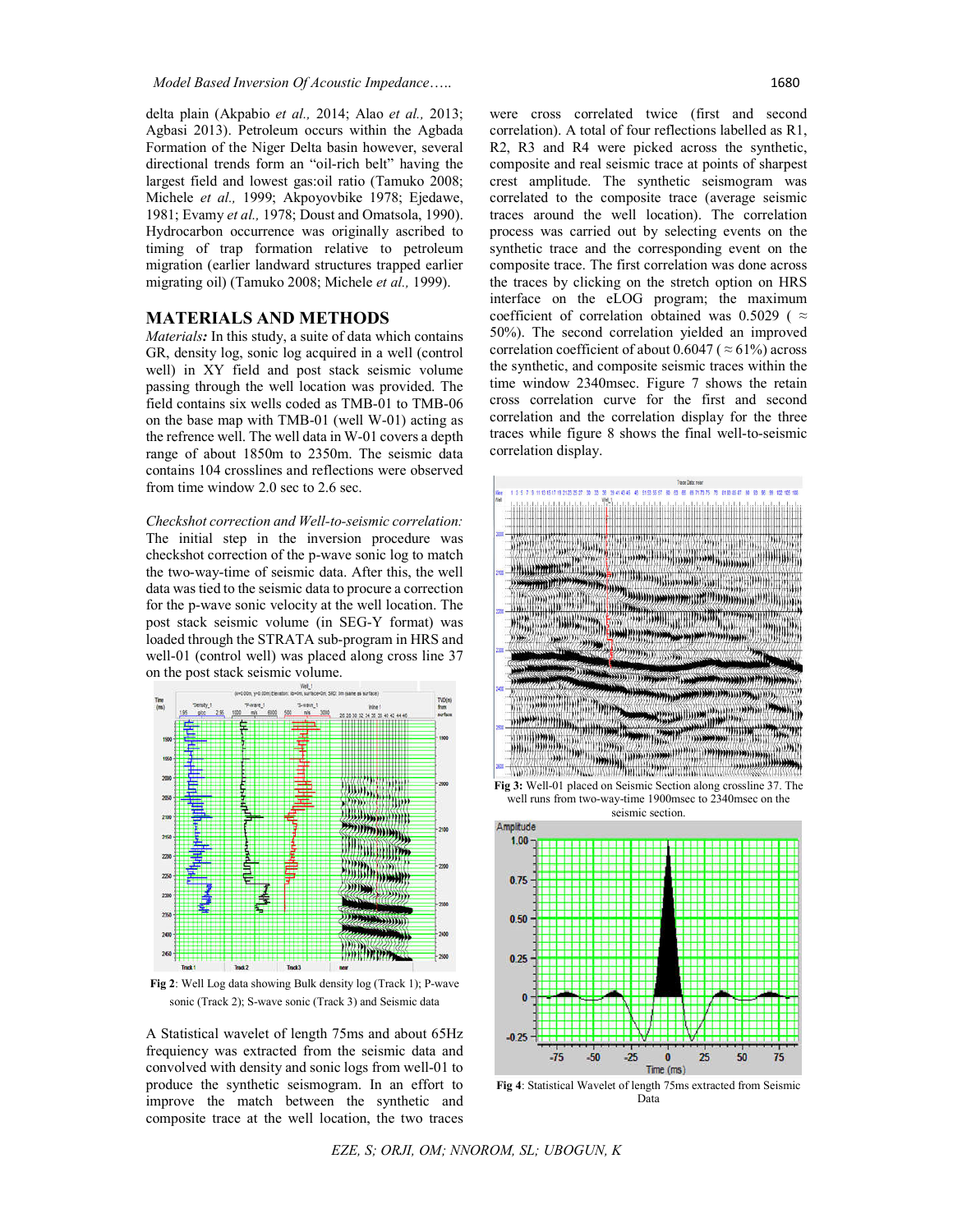*Model Based Inversion Of Acoustic Impedance*….. 1681



**Fig 5:** Synthetic seismogram (blue); Composite (red) and real seismic traces at the Well Location



**Fig 6:** Picked Reflections in areas of Sharpest Amplitude across

the Synthetic, Composite and Seismic Traces.



**Fig 7**: Well-to-seismic correlation: (a) First Cross Correlation Curve (b) Second Cross Correlation Curve (c) Correlation display showing the time window 2340ms (yellow arrow) at which the three traces matches in their crest amplitude: syntheric traces (blue); composite traces (red); field seismic traces (black).



*Initial Guess Impedance Model and Inversion:* The initial Guess impedance model was created based on the calculated impedance at log resolution from the control well. The calculated well impedance (pimpedance log) was then extrapolated throughout the survey domain and was used as the guess model (Jason *et al.,* 2008). In this study, five horizons with prominent amplitudes were picked at time window 2100msec, 2200msec, 2300msec, 2340msec and 2360msec for the seismic inversion. The picked horizons were carefully smoothed to provide prior geological information such as acoustic impedance of layers to improve the inversion process. Seismic data do not contain low frequencies (they are band-limited). Low frequency information is critical in quantitatively inverting acoustic impedance dataset and other reservoir properties sensitive to changes in lithofacies. This prevents the inverted impedance dataset from having the necessary impedance structure required to fit the behaviour of real rocks in the subsurface which is key to making good geological interpretation thus making lithofacies differentiation within the reservoir window difficult based on seismic inversion. To compensate for this, well logs (which contain low to very high frequency data) was used to add the low frequencies missing in the seismic band and to constrain our inversion. Also a high cut filter (low pass) of frequency 9Hz was used in the initial guess model to include frequency bands below the seismic data. This low frequency model was corroborated with well logs and used as the initial guess model for the conjugate gradient perturbation of the impedance model (Jason *et al*., 2008). Finally, a model–based inversion solution was carried out on the entire 3D data volume. This process requires that the absolute amplitude of the wavelet must be known, and this is resolved by convolving the unscaled wavelet **W** with the reflecticity of the initial guess model **(r)** at well (W-01) and correlated with **WT** to give **WTWr** (HRS Strata theory, 1999) to produce an inverted acoustic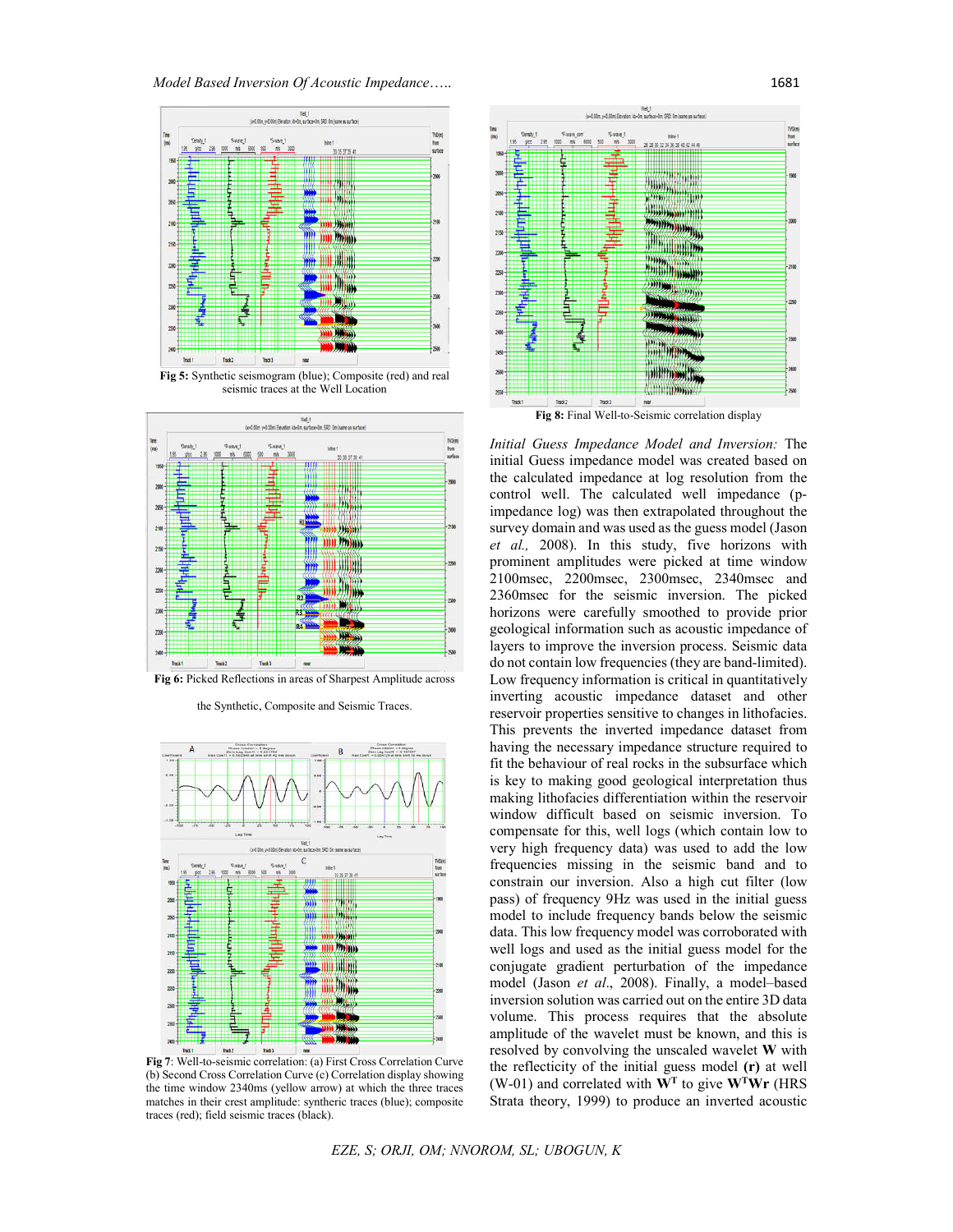impedance cross section which was interpretaed for lithofacies differentiation.

## **RESULTS AND DISCUSSION**

Figure 9 shows the initial P-impedance model with inserted corrected P-wave velocity log at well W-01. The different colours in the model shows variation in P-impedance amplitudes, ranging from 4075 to about 5847 m/s\*g/cm3



**Fig 9**: Initial Guess P-impedance model showing well W-01 location and inserted corrected P-wave velocity log from the well.



**Fig 10**: Cross-section of acoustic impedance at main reservoir. The section shows low-impedance amplitude at top of reservoir and high-impedance amplitude at the bottom of the reservoir.

Figure 10 shows the P-impedance inversioin result with inserted P-wave velocity log across the five horizons. The figure shows lateral and vertical variations in acoustic impedance from top to bottom of the reservoir which depicts difference in lithofacies across the five horizons. The impedance section still contains trace wiggles of the seismic data and was detraces to improve the resolution of the final inverted section for detailed geological interpretation as illustrated in figure 11. Figure 11 shows the final

inverted cross section of acoustic impedance (detraced and smoothened). The section shows acoustic impedance increasing from 4112 to about 7539  $(m/sec*g/cm<sup>3</sup>)$  from top to bottom of the main reservoir. The colour variation indicates different acoustic impedance values which suggests different lithofacies within the reservoir interval. At the top portion of the section from time slice 1900-2100msec the impedance is dominantly low as indicated by the colour change from green to yellow with little red, this impedance trend suggest gas filled sand lithofacies (Lavergne *et al.,* 1979).



**Fig 11**: Final Inverted cross-section of acoustic impedance (Detraced and smoothened) to improve visualization.

Below time slice 2100msec (red arrow) there is variable impedance as shown by the colour band (red to light blue with little purple) within the anticlinal structures seen at this interval which suggests porous sand facies containing little shale intercalations (in purple), and is characteristic of sandstone reservoirs within the Agbada formation in the Niger Delta (Tamuko 2008). These sands were probably deposited through distributaries channel deposits, distributaries mouth bars, barrier bars, point bars, alluvial fans, overbank and crevasse which characterize the reservoir rocks (sandstones) in the Niger Delta; with a shallow – deep marine environment of deposition and as such prospective areas (with low impedance seen in red colour) trapped within the anticlinal structures seen between time slice 2100-2200msec would trap hydrocarbon. These areas are recommended for drilling of exploratory, appraisal, and development wells for optimal hydrocarbon production. At time slice 2200msec (horizon 2) we noticed a mixture of blue and purple colour which indicates slightly high impedance values and suggests water bearing sandstone (clean sandstone).

At the bottom portion of the section from time slice 2300-2500msec which is the base of the reservoir the acoustic impedance is dominantly high (purple colour) which suggests presence of shale lithofacies at the base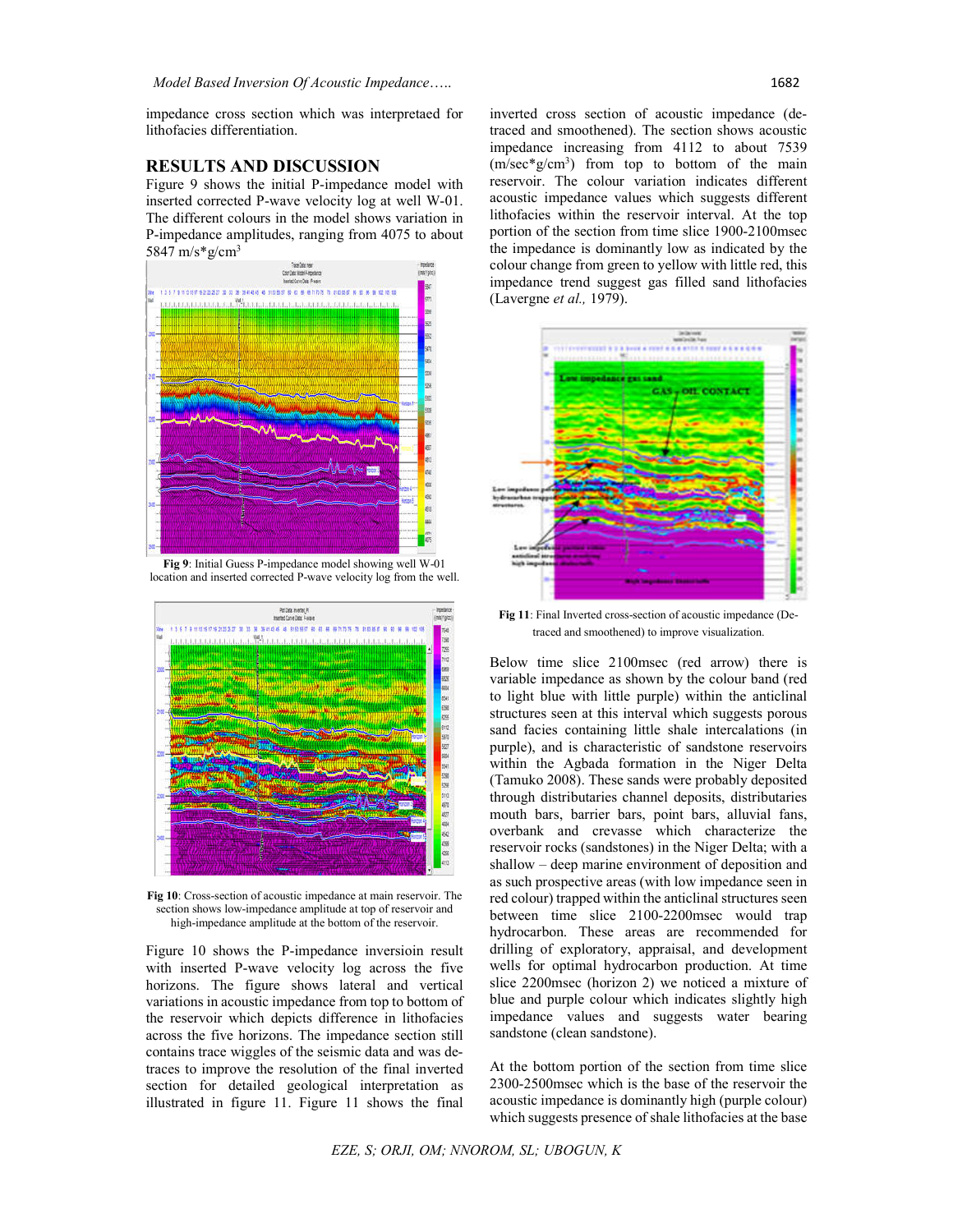of the sand reservoir (Lavergne *et al*., 1979). The low impedance portion seen overlying the high impedance zones (in purple) is another prospective area since it is trapped within anticlinal structures at time slice 2300msec along horizon 4. These variations in acoustic impedance values is due to lateral facies variation within the reservoir. Gas-oil contact (GOC) is seen between time slice 2100-2200msec of the impedance section. The results observed corresponds with the findings made by Eze *et al.,* (2019) in their study on Spectral method of Lithofacies differentiation within a thin-sand reservoir unit using seismic and well data; where amplitude inversion of seismic data was used to derive rock attributes such as acoustic impedance, velocity, density and porosity. These attributes were subjected to lithofacies differentiation and three lithofacies were observed, interpreted as gas filled sands, oil sands and shale after Dobrin and Savit (1988) and were distributed laterally across the reservoir bed.

*Conclusion:* This study have applied a Model based inversion technique to invert an acoustic impedance structure required to fit the behaviour of rocks in the subsurface using post stack 3D seismic data, for the purpose of differentaiting the various lithofacies and to show lateral and vertical variations in rock property within the reservoir interval. The inversion results obtained in this study gave improved understanding on reservoir geometry, reservoir fluid types and hydrocarbon fairways. Prior knowledge of these can be incorporated into drilling decision for field development. The study have also contributed to the existing literatures on seismic inversion and presence of lateral continuity of sand lithofacies.

*Acknowledgements:* We wish to express our gratitude to CGG Geosoftware for providing the software used for the study.

## **REFRENCES**

- Agbasi, O E (2013). Estimation of water saturation using a modelled equation and Archies equation from wireline logs, Niger Delta Nigeria. *IOSR J. Appl. Phy*. 3 (4): 66-71
- Ahmed H; John C (2016). Distinguishing gas-bearing sandstones reservoirs within mixed Siliciclastic-Carbonate sequence using extended elastic impedance: Nile Delta, Egypt. *Interp*. 4 (4): 435- 449*.*
- Alao, PA; Ata, AI; Nwoke, CE; Chuo, YJ; Tzanis, A (2013). Subsurface and Petrophysical studies of Shaly-sand reservoirs targets in Apete field, Niger Delta, *Hind. Geophy*. 10: 1155.
- Akpoyovbike AA (1978). Tertiary lithostratigraphy of Niger Delta, *AAPG Bulletin.* 62 (2): 295-300.
- Auster, RC; Borchers, B; Thurber, CH (2005). Parameter estimation and inverse problems. *Elsevier Academic Press.*
- Cooke, D; Schneider, W (1983). Generalized inversion of reflection seismic data. *Geophy*. 48(6): 665- 676.
- Ogagarue, DO; Alaminiokuma, GI (2016). Lateral Rock Property Prediction by Post Stack Acoustic Impedance Inversion: A case study from offshore Niger Delta. *Int. J. of Sci. Basic and Appl. Research (IJSBAR).* 26(3): 1-13.
- Ogagarue, DO (2016). A comparative study of Acoustic and Elastic Impedance Seismic Models for Rock Property Prediction: An example from XYZ Field, Nigeria. *Int. J. of Sci. Basic and Appl. Research (IJSBAR).* 26(3): 24-34.
- Dobrin MB; Savit, CH (1988). Introduction to Gephysical prospecting, 4<sup>th</sup> edition, New-York, *McGrawHill*. 72-84.
- Doust, H; Omatsola, E (1990). Niger Delta, in Edwards, JD; Santogrossi, PA eds; Divergent/passive Margin basins; *AAPG Memoir* 45: 239–248.
- Duffaut, K; Alsos, T; Landro, M; Rogno, H; and Al-Najjar, N (2000). Shear wave elastic impedance, *The Leading Edge (TLE)*. 1222-1229.
- Ejedawe, JE (1981). Patterns of incidence of oil reserves in Niger Delta Basin. *AAPG Bulle.* 65: 1574-1585.
- Evamy, BD; Haremboure, J; Kammerling, R; Knaap, WA; Molloy, FA; Rowlands, PH (1978). Hydrocarbon habitat of tertiary Niger Delta. *AAPG Bulletin.* 62(1): 1 - 39.
- Eze, S; Emujakporue, GO; Ofuyah, W; Nnorom, LS (2019). A Spectral method of Lithofacies differentiation within a hydrocarbon reservoir unit using seismic and well data from Tomboy Field Niger Delta. *J. of Envir. & Earth Sci. 9(3). DOI: 10.7176/JEES:* 146-169.
- Hamson-Russell Ltd (1999). The theory of Strata program.
- Hansen, TM; Mosegaard, K; Pedersen-Tatalovic, R; Uldall, A; Jacobsen, NL (2008). Attribute-

*EZE, S; ORJI, OM; NNOROM, SL; UBOGUN, K*